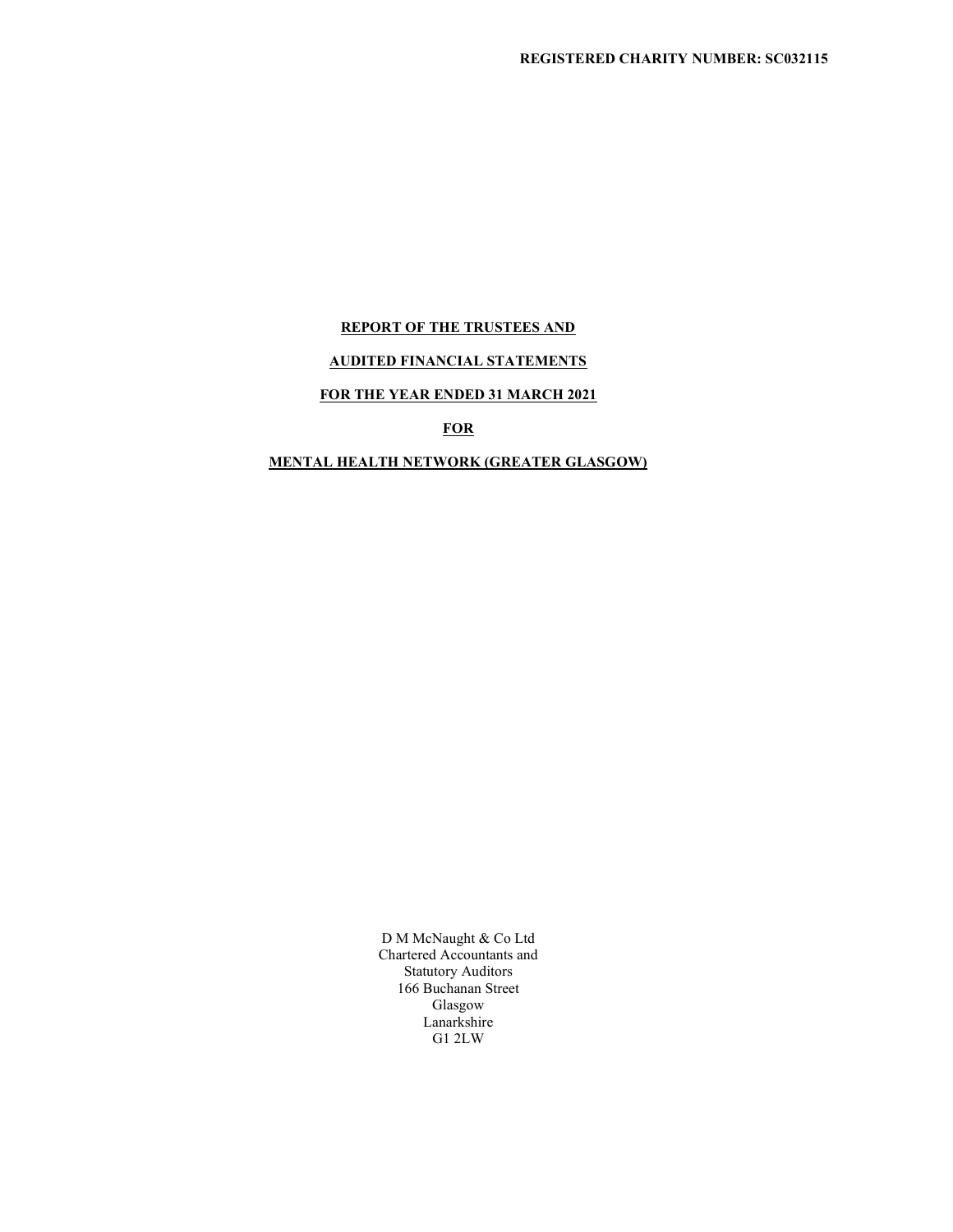# CONTENTS OF THE FINANCIAL STATEMENTS FOR THE YEAR ENDED 31 MARCH 2021

|                                                   |              | Page   |         |
|---------------------------------------------------|--------------|--------|---------|
| <b>Report of the Trustees</b>                     | $\mathbf{1}$ | to 3   |         |
| <b>Report of the Independent Auditors</b>         |              | 4 to 5 |         |
| <b>Statement of Financial Activities</b>          |              | 6      |         |
| <b>Balance Sheet</b>                              |              | 7      |         |
| <b>Notes to the Financial Statements</b>          | 8            |        | to $13$ |
| <b>Detailed Statement of Financial Activities</b> |              | 14     |         |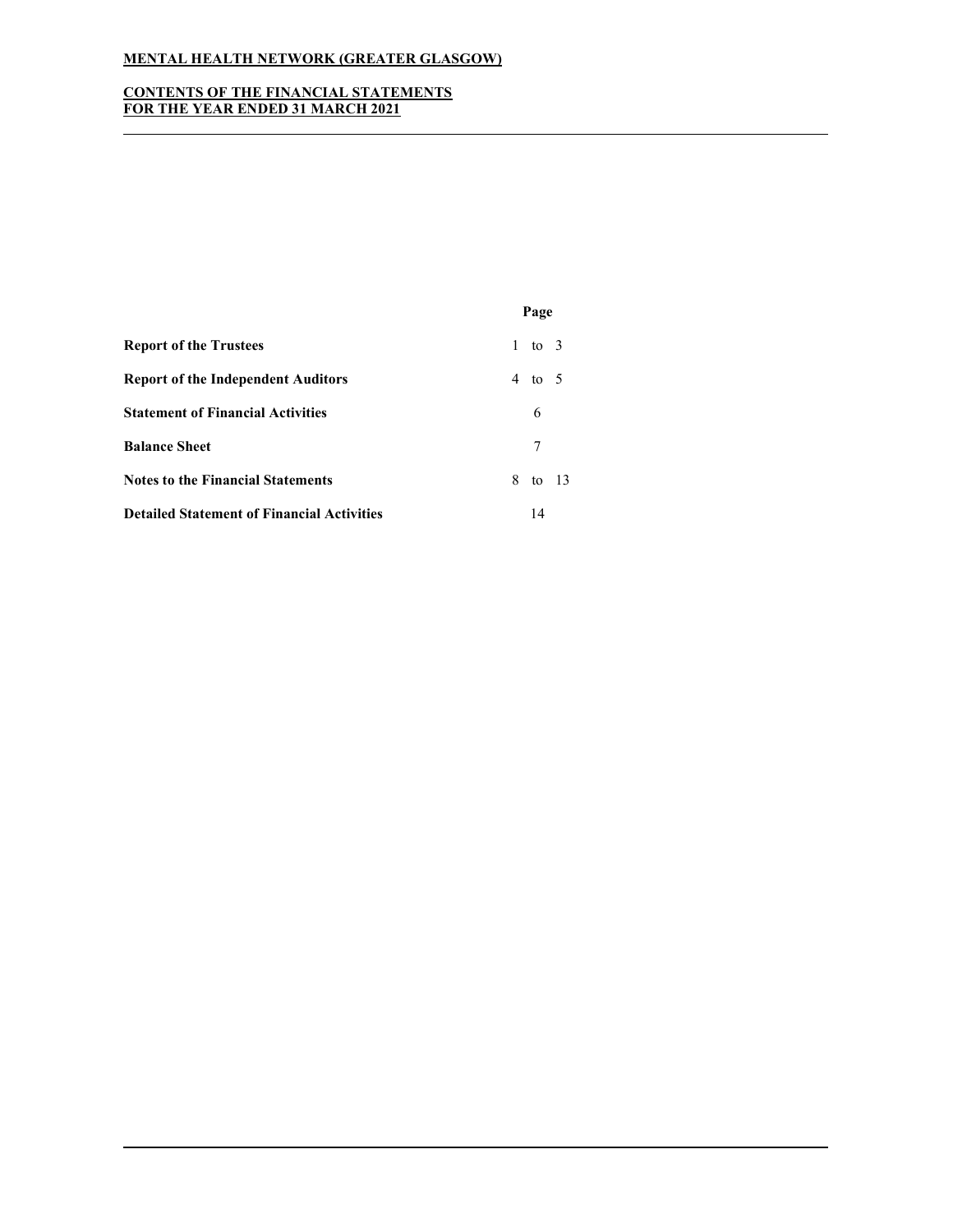## REPORT OF THE TRUSTEES FOR THE YEAR ENDED 31 MARCH 2021

The trustees present their report with the financial statements of the charity for the year ended 31 March 2021. The trustees have adopted the provisions of Accounting and Reporting by Charities: Statement of Recommended Practice applicable to charities preparing their accounts in accordance with the Financial Reporting Standard applicable in the UK and Republic of Ireland (FRS 102) (effective 1 January 2019).

## OBJECTIVES AND ACTIVITIES

### Objectives and aims

The organisation aims to provide a voice for and from those who experience mental health difficulties and their carers, at a strategic level in partnership with service providers in order to develop and maintain services that are appropriate and user focussed across the NHS Greater Glasgow and Clyde area.

#### Significant activities

The organisation has developed its activities to meet strategic needs in relation to the patient experience of mental health services in NHS Greater Glasgow and Clyde, offering a number of activities such as patient conversations within hospital settings and the community, area listening events and volunteering opportunities. Peer support and Focus Groups have been set up to help with the development of future mental health services both delivered by NHS and Third Sector as well as lived experience support to our members

#### Volunteers

All management committee members are volunteers. In addition to this the organisation also utilises volunteers in a number of activities such as hospital settings, area listening events and office activities.

## ACHIEVEMENT AND PERFORMANCE

#### Charitable activities

The organisation was initially set up in response to statutory requirements for input to NHS Greater Glasgow and Clyde on the strategic planning and implementation of mental health services.

Further Developments have included involvement in the implementation of the NHS Greater Glasgow & Clyde 5 Year Adult Mental Health Strategy, AIMS (Accreditation for Inpatient Mental Health Services) programme and the strengthening of our Friday Peer Support Focus Group.

This year has seen the organisation play a vital part in suicide prevention throughout the NHS area of Greater Glasgow & Clyde. Delivering suicide prevention training and being members of steering groups throughout the area on suicide prevention

#### Internal and external factors

Staff training and development continues to be a priority for the organisation. We continue to ensure policy and procedures meet current legislation.

## FINANCIAL REVIEW

#### Principal funding sources

The organisation's principal funding source continues to be NHS Greater Glasgow and Clyde.

## Reserves policy

The intention is to retain sufficient funds to meet unexpected costs. This equates to  $£5,000$  per quarter and we aim to hold this amount in unrestricted funds.

Referring to financial review of the period ended 31st March 2020, the management committee are pleased to continually report that the charity is still operating within budget. This has been achieved by continually reviewing commitments and through monthly monitoring of all financial activities with prudent financial management.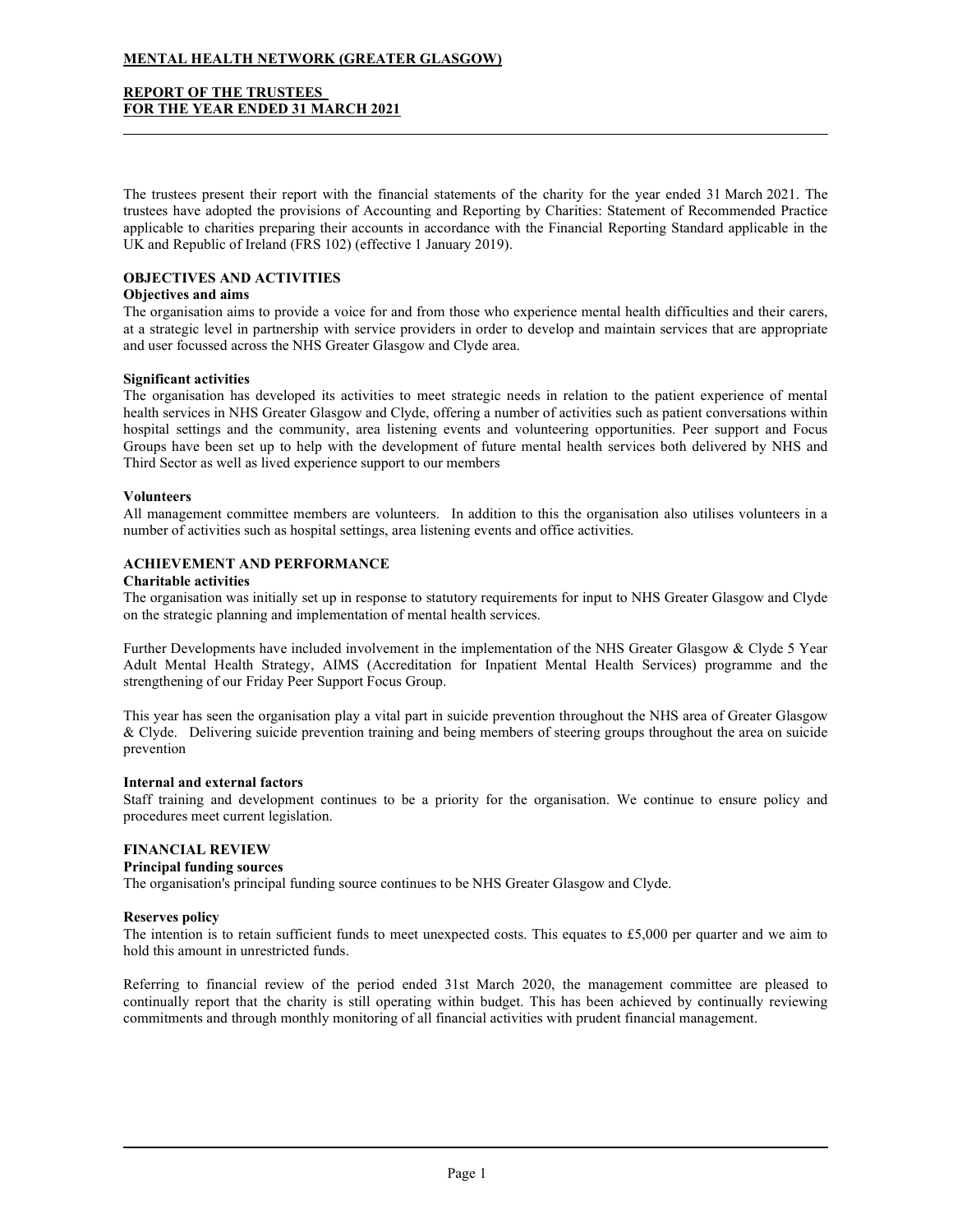## REPORT OF THE TRUSTEES FOR THE YEAR ENDED 31 MARCH 2021

## FUTURE PLANS

The organisation plans to develop and enhance techniques for gathering patient and carer experiences of mental health services by a variety of different ways.

The organisation has had to adapt due to the Government restrictions placed because of the COVID-19 pandemic. This has seen staff working from home and all groups moving to a video conference platform. No hospital visits are permitted at this time and the organisation along with the NHS are looking at ways allowing for patient conversations to continue within government guidelines. We will continue to operate some of our groups online even once all restrictions are lifted.

The organisation seeks to apply for COVID-19 funding to source technology for members who do not have access to laptops, tablets etc allowing them to log onto groups being delivered during this period.

## STRUCTURE, GOVERNANCE AND MANAGEMENT

#### Governing document

The charity is controlled by its governing document, a deed of trust, and constitutes a recognised charity as defined in charity laws and regulations.

#### Recruitment and appointment of new management committee members

Any individual who applies to become a new management committee member will complete an application form and then be interviewed by two existing committee members. The application form is completed which details the individual's relevant skills and attributes and how these benefit the charity's objectives and activities

#### Organisational structure

The charity's main office in Glasgow is principally used for administration purposes.

## Induction and training of new management committee members

All new management committee members are given in-house training on the requirements of the role as a management committee member. In addition all new management committee members are allocated a mentor. Any external training is provided as and when required to aid development.

## Wider network

The organisation works in partnership with other mental health service user and carer organisations, voluntary organisations and statutory organisations. This is designed to promote a user voice in the planning and delivery of mental health services across NHS Greater Glasgow and Clyde.

## Related parties

The organisation is closely linked with NHS Greater Glasgow and Clyde and PFPI (Patient Focus Public Involvement) and within that, the organisation operates with many organisations small and national for promotion of mental health strategy as decreed by the Scottish Executive Health Department.

# REFERENCE AND ADMINISTRATIVE DETAILS Registered Charity number

SC032115

## Principal address

Templeton Business Centre 62 Templeton Street Suite 11, Templeton House Glasgow G40 1DA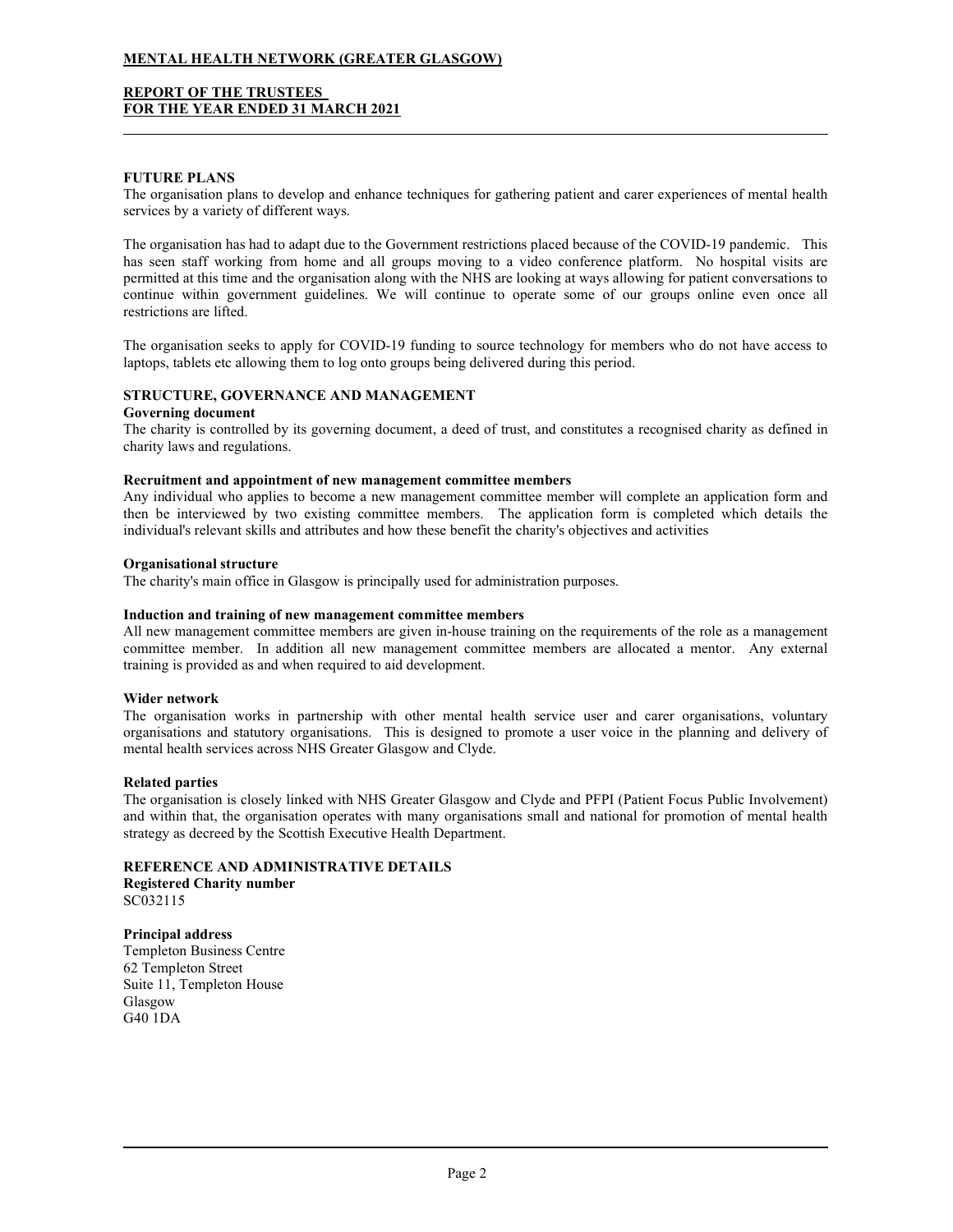## REPORT OF THE TRUSTEES FOR THE YEAR ENDED 31 MARCH 2021

#### **Trustees**

Lorne Berkley Chair William McDonald Vice Chair Joan McBride Treasurer George Brown Secretary Janette Whitelaw Frances Nisbitt Billy Kilpatrick Michael Craggs

## Auditors

D M McNaught & Co Ltd Chartered Accountants and Statutory Auditors 166 Buchanan Street Glasgow Lanarkshire G1 2LW

## STATEMENT OF TRUSTEES' RESPONSIBILITIES

The trustees are responsible for preparing the Report of the Trustees and the financial statements in accordance with applicable law and United Kingdom Accounting Standards (United Kingdom Generally Accepted Accounting Practice).

The law applicable to charities in Scotland, the Charities and Trustee Investment (Scotland) Act 2005, Charities Accounts (Scotland) Regulations 2006 (as amended) and the provisions of the charity's constitution, requires the trustees to prepare financial statements for each financial year which give a true and fair view of the state of affairs of the charity and of the incoming resources and application of resources, including the income and expenditure, of the charity for that period. In preparing those financial statements, the trustees are required to

- select suitable accounting policies and then apply them consistently;
- observe the methods and principles in the Charity SORP;
- make judgements and estimates that are reasonable and prudent;
- prepare the financial statements on the going concern basis unless it is inappropriate to presume that the charity will continue in business.

The trustees are responsible for keeping proper accounting records which disclose with reasonable accuracy at any time the financial position of the charity and to enable them to ensure that the financial statements comply with the Charities and Trustee Investment (Scotland) Act 2005, the Charities Accounts (Scotland) Regulations 2006 (as amended) and the provisions of the charity's constitution. They are also responsible for safeguarding the assets of the charity and hence for taking reasonable steps for the prevention and detection of fraud and other irregularities.

Approved by order of the board of trustees on ............................................. and signed on its behalf by:

Lorne Berkley - Trustee

........................................................................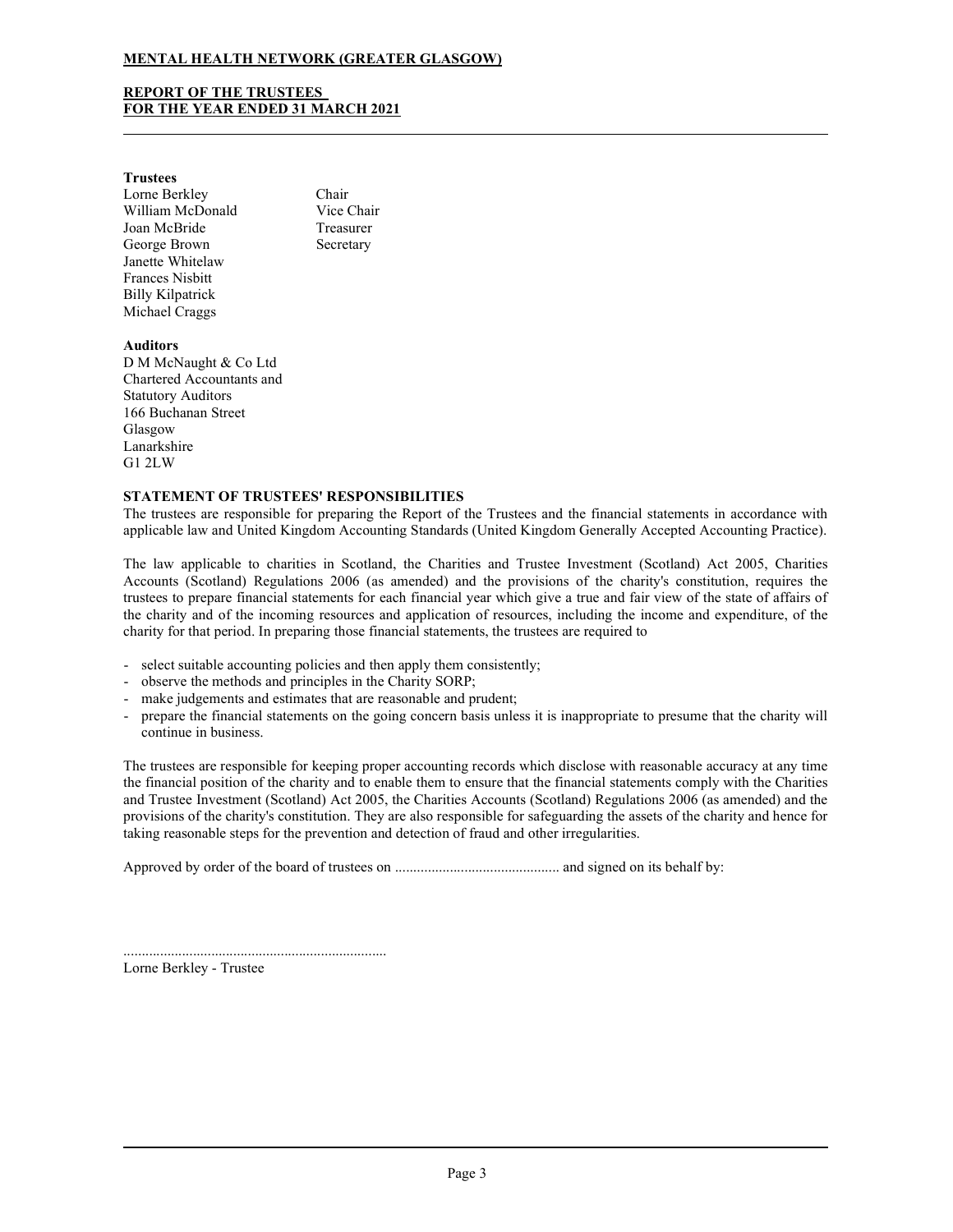## Opinion

We have audited the financial statements of Mental Health Network (Greater Glasgow) (the 'charity') for the year ended 31 March 2021 which comprise the Statement of Financial Activities, the Balance Sheet and notes to the financial statements, including a summary of significant accounting policies. The financial reporting framework that has been applied in their preparation is applicable law and United Kingdom Accounting Standards (United Kingdom Generally Accepted Accounting Practice).

In our opinion the financial statements:

- give a true and fair view of the state of the charity's affairs as at 31 March 2021 and of its incoming resources and application of resources, for the year then ended;
- have been properly prepared in accordance with United Kingdom Generally Accepted Accounting Practice; and
- have been prepared in accordance with the requirements of the Charities and Trustee Investment (Scotland) Act 2005 and Regulation 8 of the Charities Accounts (Scotland) Regulations 2006.

## Basis for opinion

We conducted our audit in accordance with International Standards on Auditing (UK) (ISAs (UK)) and applicable law. Our responsibilities under those standards are further described in the Auditors' responsibilities for the audit of the financial statements section of our report. We are independent of the charity in accordance with the ethical requirements that are relevant to our audit of the financial statements in the UK, including the FRC's Ethical Standard, and we have fulfilled our other ethical responsibilities in accordance with these requirements. We believe that the audit evidence we have obtained is sufficient and appropriate to provide a basis for our opinion.

#### Conclusions relating to going concern

In auditing the financial statements, we have concluded that the trustees' use of the going concern basis of accounting in the preparation of the financial statements is appropriate.

Based on the work we have performed, we have not identified any material uncertainties relating to events or conditions that, individually or collectively, may cast significant doubt on the charity's ability to continue as a going concern for a period of at least twelve months from when the financial statements are authorised for issue.

Our responsibilities and the responsibilities of the trustees with respect to going concern are described in the relevant sections of this report.

## Other information

The trustees are responsible for the other information. The other information comprises the information included in the Annual Report, other than the financial statements and our Report of the Independent Auditors thereon.

Our opinion on the financial statements does not cover the other information and, except to the extent otherwise explicitly stated in our report, we do not express any form of assurance conclusion thereon.

In connection with our audit of the financial statements, our responsibility is to read the other information and, in doing so, consider whether the other information is materially inconsistent with the financial statements or our knowledge obtained in the audit or otherwise appears to be materially misstated. If we identify such material inconsistencies or apparent material misstatements, we are required to determine whether this gives rise to a material misstatement in the financial statements themselves. If, based on the work we have performed, we conclude that there is a material misstatement of this other information, we are required to report that fact. We have nothing to report in this regard.

## Matters on which we are required to report by exception

We have nothing to report in respect of the following matters where the Charities Accounts (Scotland) Regulations 2006 requires us to report to you if, in our opinion:

- the information given in the Report of the Trustees is inconsistent in any material respect with the financial statements; or
- proper accounting records have not been kept; or
- the financial statements are not in agreement with the accounting records and returns; or
- we have not received all the information and explanations we require for our audit.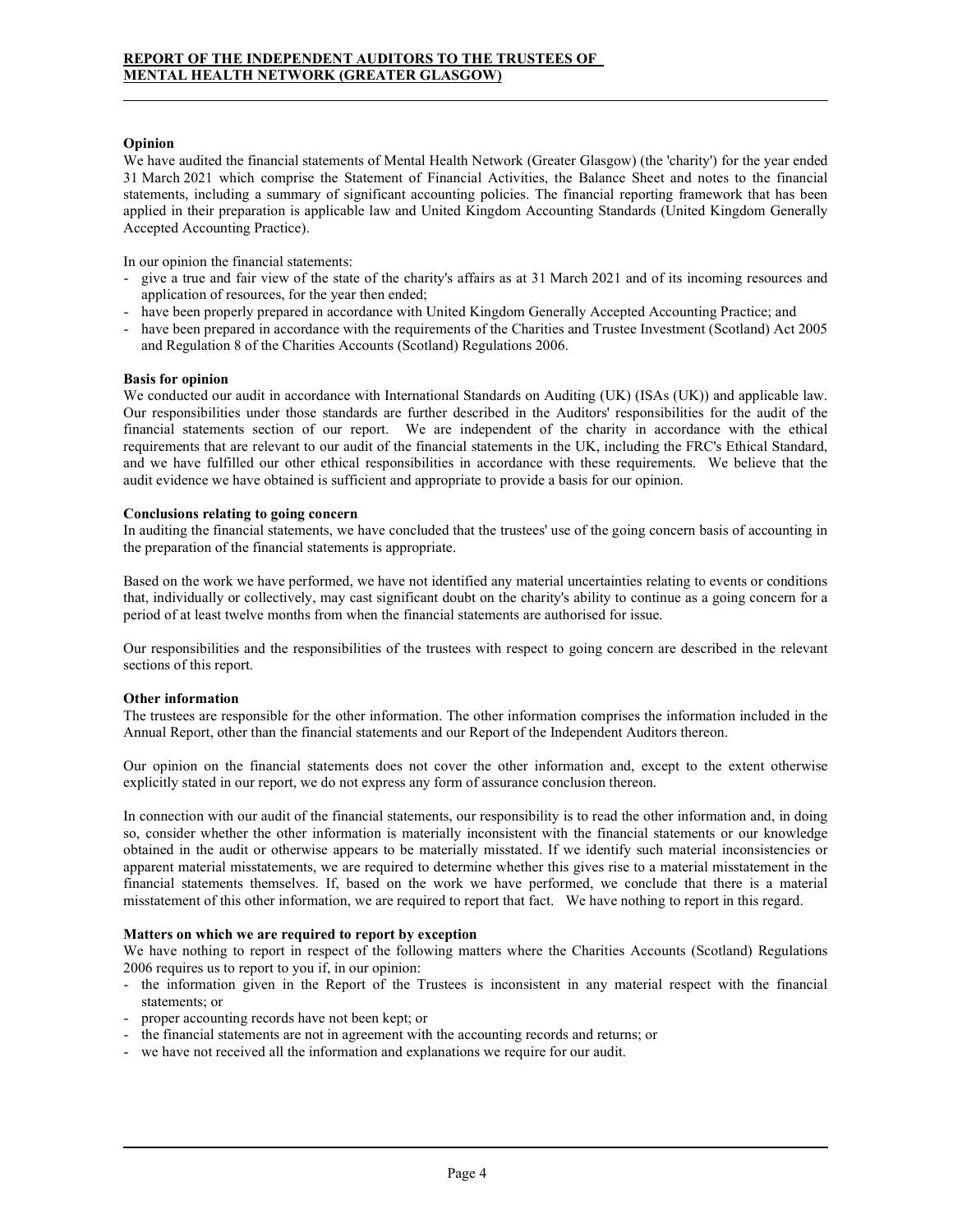## Responsibilities of trustees

As explained more fully in the Statement of Trustees' Responsibilities, the trustees are responsible for the preparation of the financial statements which give a true and fair view, and for such internal control as the trustees determine is necessary to enable the preparation of financial statements that are free from material misstatement, whether due to fraud or error.

In preparing the financial statements, the trustees are responsible for assessing the charity's ability to continue as a going concern, disclosing, as applicable, matters related to going concern and using the going concern basis of accounting unless the trustees either intend to liquidate the charity or to cease operations, or have no realistic alternative but to do so.

#### Our responsibilities for the audit of the financial statements

We have been appointed as auditors under Section  $44(1)(c)$  of the Charities and Trustee Investment (Scotland) Act 2005 and report in accordance with the Act and relevant regulations made or having effect thereunder.

Our objectives are to obtain reasonable assurance about whether the financial statements as a whole are free from material misstatement, whether due to fraud or error, and to issue a Report of the Independent Auditors that includes our opinion. Reasonable assurance is a high level of assurance, but is not a guarantee that an audit conducted in accordance with ISAs (UK) will always detect a material misstatement when it exists. Misstatements can arise from fraud or error and are considered material if, individually or in the aggregate, they could reasonably be expected to influence the economic decisions of users taken on the basis of these financial statements.

Irregularities, including fraud, are instances of non-compliance with laws and regulations. We design procedures in line with our responsibilities, outlined above, to detect material misstatements in respect of irregularities, including fraud. The extent to which our procedures are capable of detecting irregularities, including fraud is detailed below:

### TO BE COMPLETED

A further description of our responsibilities for the audit of the financial statements is located on the Financial Reporting Council's website at www.frc.org.uk/auditorsresponsibilities. This description forms part of our Report of the Independent Auditors.

## Use of our report

This report is made solely to the charity's trustees, as a body, in accordance with Regulation 10 of the Charities Accounts (Scotland) Regulations 2006. Our audit work has been undertaken so that we might state to the charity's trustees those matters we are required to state to them in an auditors' report and for no other purpose. To the fullest extent permitted by law, we do not accept or assume responsibility to anyone other than the charity and the charity's trustees as a body, for our audit work, for this report, or for the opinions we have formed.

D M McNaught & Co Ltd Chartered Accountants and Statutory Auditors Eligible to act as an auditor in terms of Section 1212 of the Companies Act 2006 166 Buchanan Street Glasgow Lanarkshire G1 2LW

Date: .............................................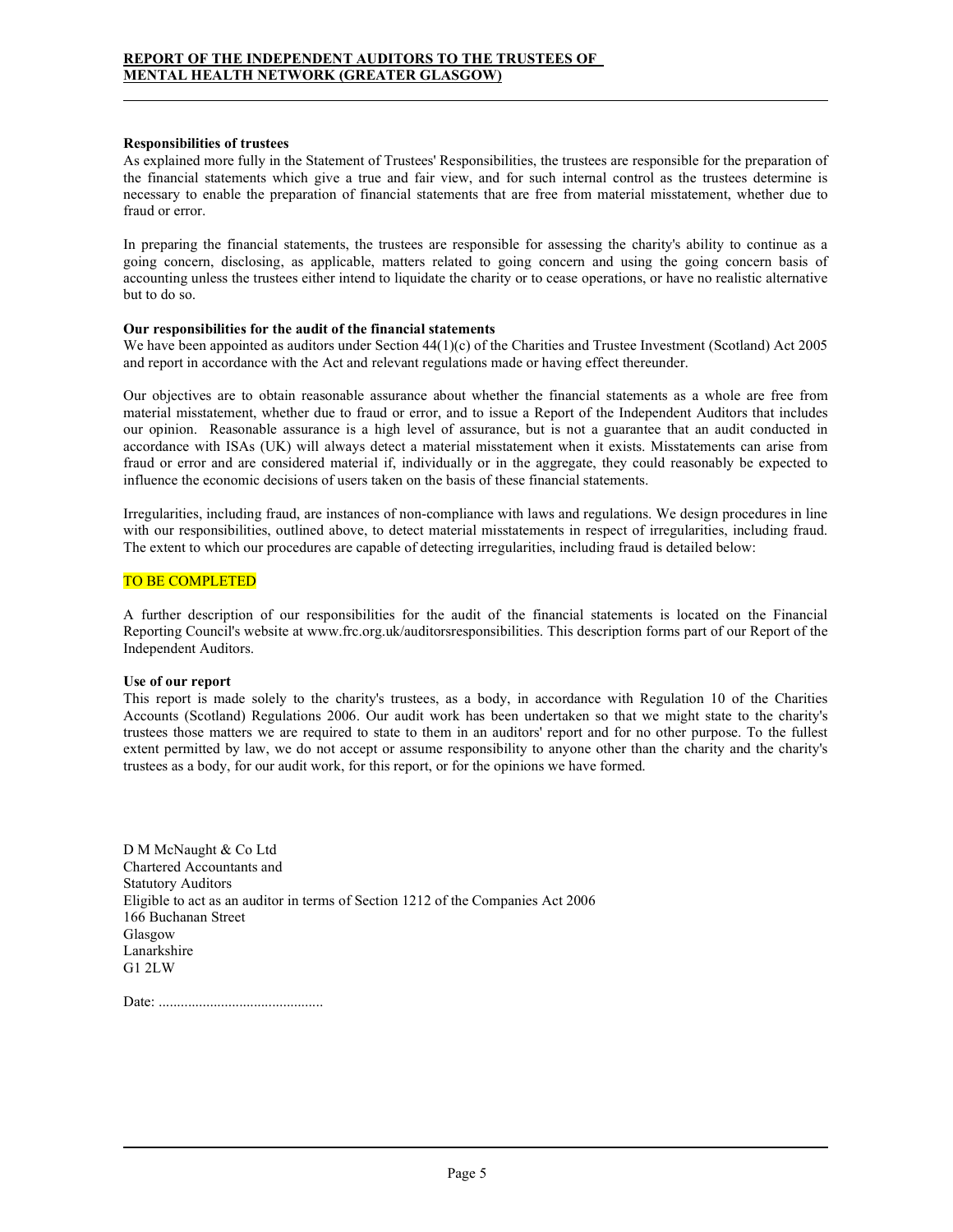## STATEMENT OF FINANCIAL ACTIVITIES FOR THE YEAR ENDED 31 MARCH 2021

|                                                                                  | <b>Notes</b> | Unrestricted<br>fund<br>£ | Restricted<br>fund<br>$\pounds$ | 2021<br>Total<br>funds<br>£ | 2020<br>Total<br>funds<br>$\pounds$ |
|----------------------------------------------------------------------------------|--------------|---------------------------|---------------------------------|-----------------------------|-------------------------------------|
| <b>INCOME AND ENDOWMENTS FROM</b><br>Donations and legacies                      |              | 6,636                     |                                 | 6,636                       | 3,636                               |
| <b>Charitable activities</b><br><b>Support Services</b>                          | $\sqrt{2}$   | 225,352                   |                                 | 225,352                     | 218,159                             |
| <b>Total</b>                                                                     |              | 231,988                   |                                 | 231,988                     | 221,795                             |
| <b>EXPENDITURE ON</b><br><b>Charitable activities</b><br><b>Support Services</b> |              | 221,067                   |                                 | 221,067                     | 214,239                             |
| <b>NET INCOME</b>                                                                |              | 10,921                    |                                 | 10,921                      | 7,556                               |
| <b>RECONCILIATION OF FUNDS</b>                                                   |              |                           |                                 |                             |                                     |
| <b>Total funds brought forward</b>                                               |              | 31,443                    |                                 | 31,443                      | 23,887                              |
| <b>TOTAL FUNDS CARRIED FORWARD</b>                                               |              | 42,364                    |                                 | 42,364                      | 31,443                              |

The notes form part of these financial statements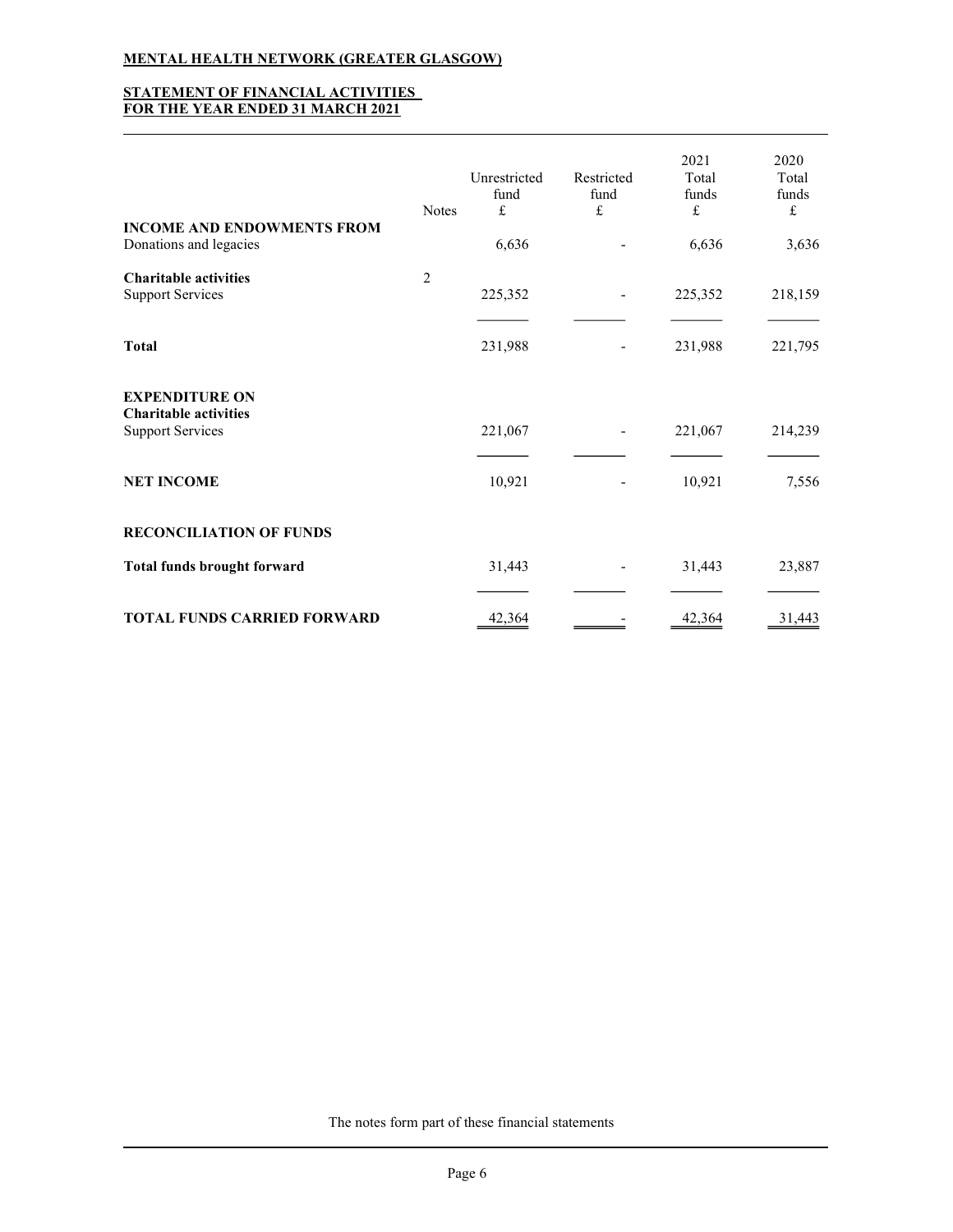## **BALANCE SHEET** 31 MARCH 2021

| 2021<br>Unrestricted<br>Restricted<br>Total<br>fund<br>fund<br>funds<br>$\mathfrak{L}% _{F}$<br>£<br>£<br><b>Notes</b><br><b>FIXED ASSETS</b> | Total<br>funds<br>£ |
|-----------------------------------------------------------------------------------------------------------------------------------------------|---------------------|
| $\,8\,$<br>Tangible assets<br>237<br>237                                                                                                      | 316                 |
| <b>CURRENT ASSETS</b>                                                                                                                         |                     |
| 9<br>4,250<br>4,250<br>Debtors                                                                                                                |                     |
| Cash at bank and in hand<br>39,857<br>39,857                                                                                                  | 50,732              |
| 44,107<br>44,107                                                                                                                              | 50,732              |
| <b>CREDITORS</b>                                                                                                                              |                     |
| 10<br>(1,980)<br>Amounts falling due within one year<br>(1,980)                                                                               | (19,605)            |
|                                                                                                                                               |                     |
| <b>NET CURRENT ASSETS</b><br>42,127<br>42,127                                                                                                 | 31,127              |
| <b>TOTAL ASSETS LESS CURRENT</b>                                                                                                              |                     |
| <b>LIABILITIES</b><br>42,364<br>42,364                                                                                                        | 31,443              |
|                                                                                                                                               |                     |
| <b>NET ASSETS</b><br>42,364<br>42,364                                                                                                         | 31,443              |
| <b>FUNDS</b><br>11                                                                                                                            |                     |
| Unrestricted funds<br>42,364                                                                                                                  | 31,443              |
| <b>TOTAL FUNDS</b><br>42,364                                                                                                                  | 31,443              |

The financial statements were approved by the Board of Trustees and authorised for issue on ............................................. and were signed on its behalf by:

............................................. Lorne Berkley - Trustee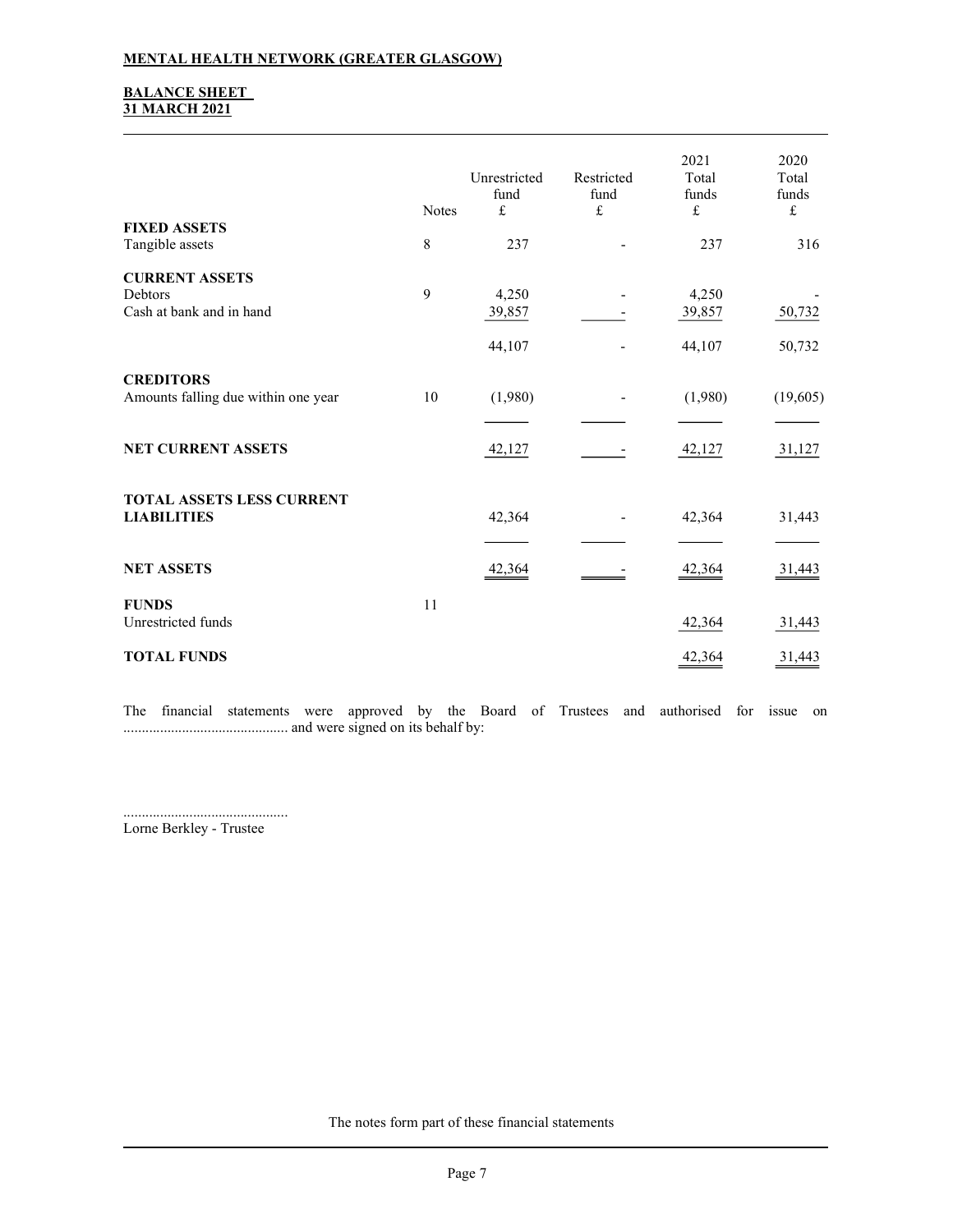## NOTES TO THE FINANCIAL STATEMENTS FOR THE YEAR ENDED 31 MARCH 2021

## 1. ACCOUNTING POLICIES

## Basis of preparing the financial statements

The financial statements of the charity, which is a public benefit entity under FRS 102, have been prepared in accordance with the Charities SORP (FRS 102) 'Accounting and Reporting by Charities: Statement of Recommended Practice applicable to charities preparing their accounts in accordance with the Financial Reporting Standard applicable in the UK and Republic of Ireland (FRS 102) (effective 1 January 2019)', Financial Reporting Standard 102 'The Financial Reporting Standard applicable in the UK and Republic of Ireland' and the Charities and Trustee Investment (Scotland) Act 2005. The financial statements have been prepared under the historical cost convention.

#### Income

All income is recognised in the Statement of Financial Activities once the charity has entitlement to the funds, it is probable that the income will be received and the amount can be measured reliably.

#### Expenditure

Liabilities are recognised as expenditure as soon as there is a legal or constructive obligation committing the charity to that expenditure, it is probable that a transfer of economic benefits will be required in settlement and the amount of the obligation can be measured reliably. Expenditure is accounted for on an accruals basis and has been classified under headings that aggregate all cost related to the category. Where costs cannot be directly attributed to particular headings they have been allocated to activities on a basis consistent with the use of resources.

#### Allocation and apportionment of costs

Charitable expenditure comprises those costs incurred by the charity in the delivery of its activities and services for its beneficiaries. It includes both costs that can be allocated directly to such activities and those costs of an indirect nature necessary to support them.

Governance costs include those costs associated with meeting the constitutional and strategic requirements of the charity and include audit fees and costs linked to the strategic management of the charity.

All costs are allocated between the expenditure categories of the SoFA on a basis designed to reflect the use of the resource. Costs relating to a particular activity are allocated directly, others are apportioned on an appropriate basis.

## Tangible fixed assets

Depreciation is provided at the following annual rates in order to write off each asset over its estimated useful life.

Computer equipment - 25% on reducing balance

#### Taxation

The charity is exempt from tax on its charitable activities.

## Fund accounting

Unrestricted funds can be used in accordance with the charitable objectives at the discretion of the trustees.

Restricted funds can only be used for particular restricted purposes within the objects of the charity. Restrictions arise when specified by the donor or when funds are raised for particular restricted purposes.

Further explanation of the nature and purpose of each fund is included in the notes to the financial statements.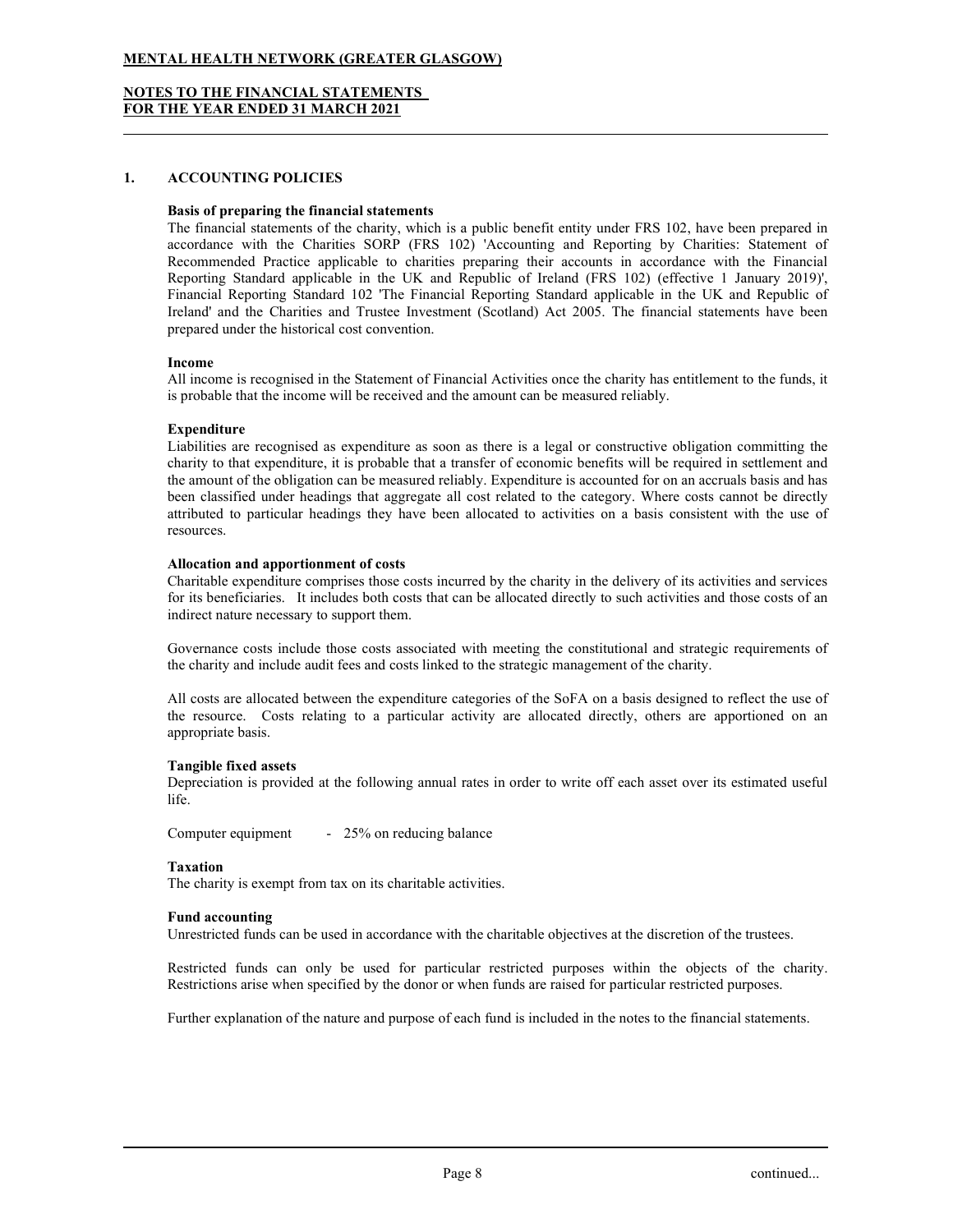## NOTES TO THE FINANCIAL STATEMENTS - continued FOR THE YEAR ENDED 31 MARCH 2021

## 2. INCOME FROM CHARITABLE ACTIVITIES

|    |                                                         |                         |            | 2021       | 2020       |
|----|---------------------------------------------------------|-------------------------|------------|------------|------------|
|    |                                                         | Activity                |            | £          | £          |
|    | Hidden Gardens income                                   | <b>Support Services</b> |            | 2,450      | 2,550      |
|    | Other charitable income                                 | <b>Support Services</b> |            | 4,000      | 4,109      |
|    | Grants                                                  | <b>Support Services</b> |            | 218,902    | 211,500    |
|    |                                                         |                         |            | 225,352    | 218,159    |
|    | Grants received, included in the above, are as follows: |                         |            |            |            |
|    |                                                         |                         |            | 2021       | 2020       |
|    |                                                         |                         |            | £          | $\frak{t}$ |
|    | NHS Greater Glasgow & Clyde                             |                         |            | 211,500    | 211,500    |
|    | Inspiring Scotland Wellbeing Fund                       |                         |            | 7,402      |            |
|    |                                                         |                         |            | 218,902    | 211,500    |
| 3. | <b>SUPPORT COSTS</b>                                    |                         |            |            |            |
|    |                                                         |                         |            | Governance |            |
|    |                                                         |                         | Management | costs      | Totals     |
|    |                                                         |                         | £          | £          | £          |
|    | <b>Support Services</b>                                 |                         | 217,265    | 3,802      | 221,067    |
|    |                                                         |                         |            |            |            |

## 4. AUDITORS' REMUNERATION

|                                                                                 | 2021              | 2020              |
|---------------------------------------------------------------------------------|-------------------|-------------------|
|                                                                                 |                   |                   |
| Fees payable to the charity's auditors for the audit of the charity's financial |                   |                   |
| statements                                                                      | $\frac{1,980}{2}$ | $\frac{1,980}{2}$ |

## 5. TRUSTEES' REMUNERATION AND BENEFITS

There were no trustees' remuneration or other benefits for the year ended 31 March 2021 nor for the year ended 31 March 2020.

## Trustees' expenses

Trustees are reimbursed for any out of pocket expenses, principally travelling expenses, on production of a valid receipt.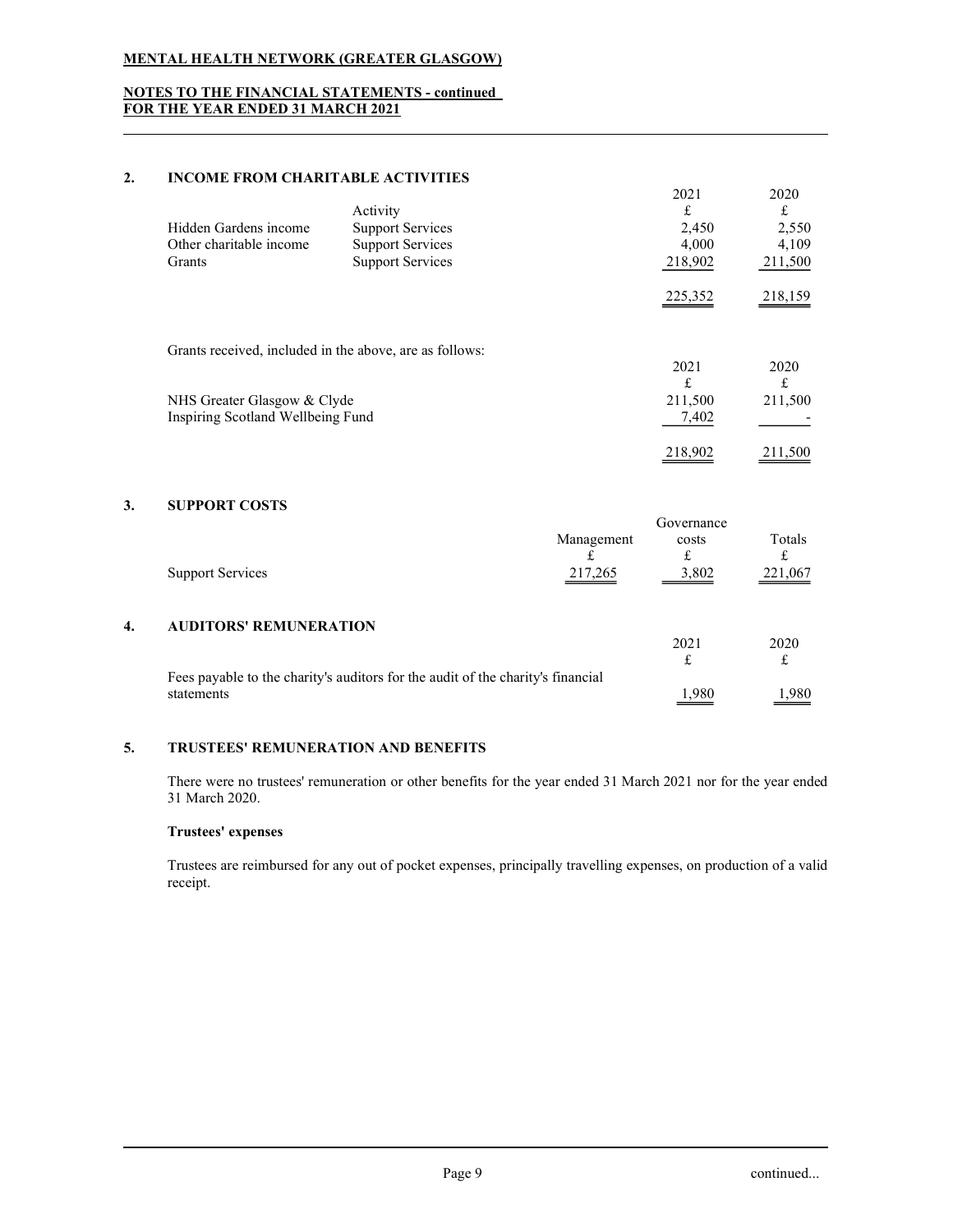# NOTES TO THE FINANCIAL STATEMENTS - continued FOR THE YEAR ENDED 31 MARCH 2021

## 6. STAFF COSTS

The average monthly number of employees during the year was as follows:

|       | 2021    | 2020              |
|-------|---------|-------------------|
| Staff | _______ | $\hspace{0.05cm}$ |

No employees received emoluments in excess of £60,000.

## 7. COMPARATIVES FOR THE STATEMENT OF FINANCIAL ACTIVITIES

|                                                             | Unrestricted<br>fund<br>$\pounds$ | Restricted<br>fund<br>£  | Total<br>funds<br>$\mathbf f$ |
|-------------------------------------------------------------|-----------------------------------|--------------------------|-------------------------------|
| <b>INCOME AND ENDOWMENTS FROM</b><br>Donations and legacies | 3,636                             |                          | 3,636                         |
|                                                             |                                   |                          |                               |
| <b>Charitable activities</b>                                |                                   |                          |                               |
| <b>Support Services</b>                                     | 218,159                           | $\overline{\phantom{a}}$ | 218,159                       |
|                                                             |                                   |                          |                               |
| <b>Total</b>                                                | 221,795                           |                          | 221,795                       |
| <b>EXPENDITURE ON</b>                                       |                                   |                          |                               |
| <b>Charitable activities</b>                                |                                   |                          |                               |
| <b>Support Services</b>                                     | 214,239                           | $\overline{\phantom{a}}$ | 214,239                       |
| <b>NET INCOME</b>                                           | 7,556                             |                          | 7,556                         |
| <b>RECONCILIATION OF FUNDS</b>                              |                                   |                          |                               |
| <b>Total funds brought forward</b>                          | 23,887                            |                          | 23,887                        |
|                                                             |                                   |                          |                               |
| <b>TOTAL FUNDS CARRIED FORWARD</b>                          | 31,443                            |                          | 31,443                        |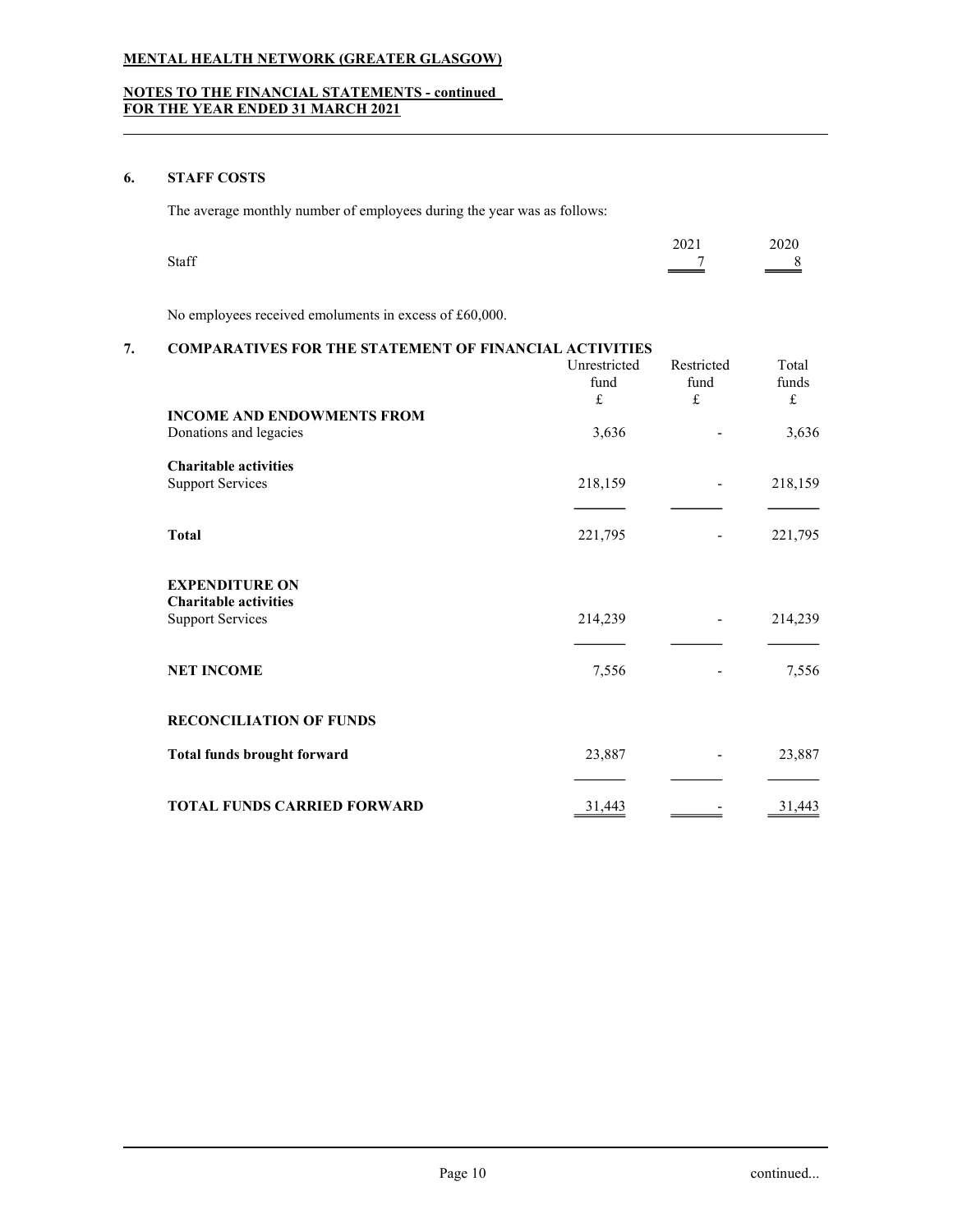# NOTES TO THE FINANCIAL STATEMENTS - continued FOR THE YEAR ENDED 31 MARCH 2021

## 8. TANGIBLE FIXED ASSETS

|     |                                                       |            | Computer<br>equipment<br>£ |
|-----|-------------------------------------------------------|------------|----------------------------|
|     | <b>COST</b>                                           |            |                            |
|     | At 1 April 2020 and 31 March 2021                     |            | 6,883                      |
|     | <b>DEPRECIATION</b>                                   |            |                            |
|     | At 1 April 2020                                       |            | 6,567                      |
|     | Charge for year                                       |            | 79                         |
|     | At 31 March 2021                                      |            | 6,646                      |
|     | <b>NET BOOK VALUE</b>                                 |            |                            |
|     | At 31 March 2021                                      |            | 237                        |
|     | At 31 March 2020                                      |            | 316                        |
| 9.  | <b>DEBTORS: AMOUNTS FALLING DUE WITHIN ONE YEAR</b>   | 2021       | 2020                       |
|     | Prepayments                                           | £<br>4,250 | $\frak{t}$                 |
| 10. | <b>CREDITORS: AMOUNTS FALLING DUE WITHIN ONE YEAR</b> |            |                            |
|     |                                                       | 2021<br>£  | 2020<br>$\frak{t}$         |
|     | Other creditors                                       | 1,980      | 19,605                     |
| 11. | <b>MOVEMENT IN FUNDS</b>                              |            |                            |
|     |                                                       | Net        |                            |
|     |                                                       | movement   | At                         |
|     | At $1.4.20$                                           | in funds   | 31.3.21                    |

|                                    | AU 1.4. $\angle$ U | ш тапаз | 21.2.21<br>£  |
|------------------------------------|--------------------|---------|---------------|
| Unrestricted funds<br>General fund | 31.443             | 10.921  | 42,364        |
|                                    |                    |         |               |
| <b>TOTAL FUNDS</b>                 | 31,443             | 10,921  | <u>42,364</u> |

Net movement in funds, included in the above are as follows:

|                                           | Incoming<br>resources<br>£ | Resources<br>expended<br>£ | Movement<br>in funds<br>£ |
|-------------------------------------------|----------------------------|----------------------------|---------------------------|
| <b>Unrestricted funds</b><br>General fund | 231,988                    | (221,067)                  | 10,921                    |
| <b>TOTAL FUNDS</b>                        | 231,988                    | (221, 067)                 | 10,921                    |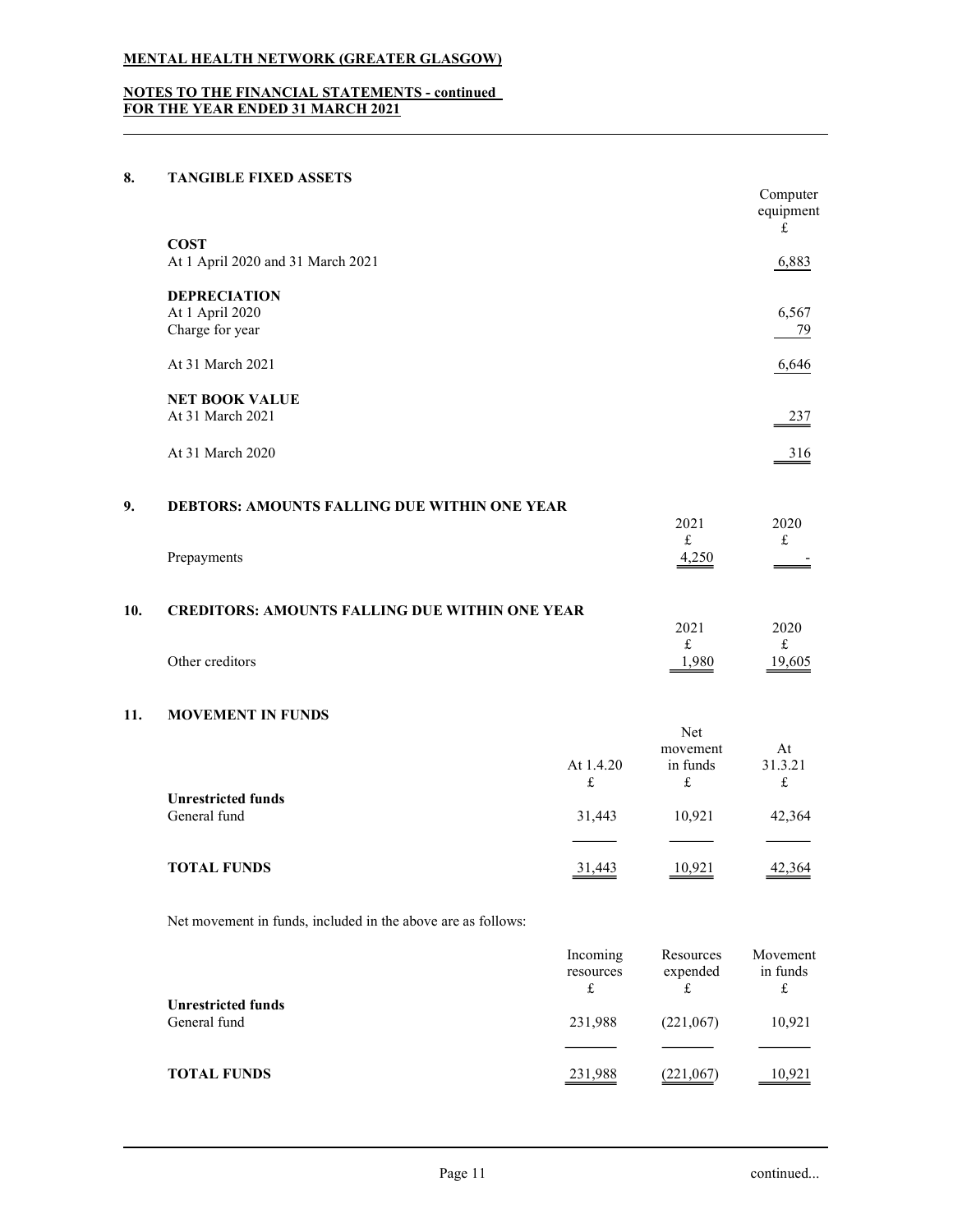## NOTES TO THE FINANCIAL STATEMENTS - continued FOR THE YEAR ENDED 31 MARCH 2021

#### 11. MOVEMENT IN FUNDS - continued

#### Comparatives for movement in funds

|                                           |                | Net                       |                    |
|-------------------------------------------|----------------|---------------------------|--------------------|
|                                           | At 1.4.19<br>£ | movement<br>in funds<br>£ | At<br>31.3.20<br>£ |
| <b>Unrestricted funds</b><br>General fund | 23,887         | 7,556                     | 31,443             |
| <b>TOTAL FUNDS</b>                        | 23,887         | 7,556                     | 31,443             |

Comparative net movement in funds, included in the above are as follows:

|                                           | Incoming<br>resources<br>£ | Resources<br>expended<br>£ | Movement<br>in funds<br>£ |
|-------------------------------------------|----------------------------|----------------------------|---------------------------|
| <b>Unrestricted funds</b><br>General fund | 221,795                    | (214, 239)                 | 7,556                     |
| <b>TOTAL FUNDS</b>                        | 221,795                    | (214, 239)                 | 7,556                     |

A current year 12 months and prior year 12 months combined position is as follows:

|                                           | At 1.4.19<br>£ | Net<br>movement<br>in funds<br>£ | At<br>31.3.21<br>£ |
|-------------------------------------------|----------------|----------------------------------|--------------------|
| <b>Unrestricted funds</b><br>General fund | 23,887         | 18,477                           | 42,364             |
| <b>TOTAL FUNDS</b>                        | 23,887         | 18.477                           | 42.364             |

A current year 12 months and prior year 12 months combined net movement in funds, included in the above are as follows:

|                                           | Incoming<br>resources<br>£ | Resources<br>expended<br>£ | Movement<br>in funds<br>£ |
|-------------------------------------------|----------------------------|----------------------------|---------------------------|
| <b>Unrestricted funds</b><br>General fund | 453,783                    | (435,306)                  | 18,477                    |
| <b>TOTAL FUNDS</b>                        | 453,783                    | (435,306)                  | 18,477                    |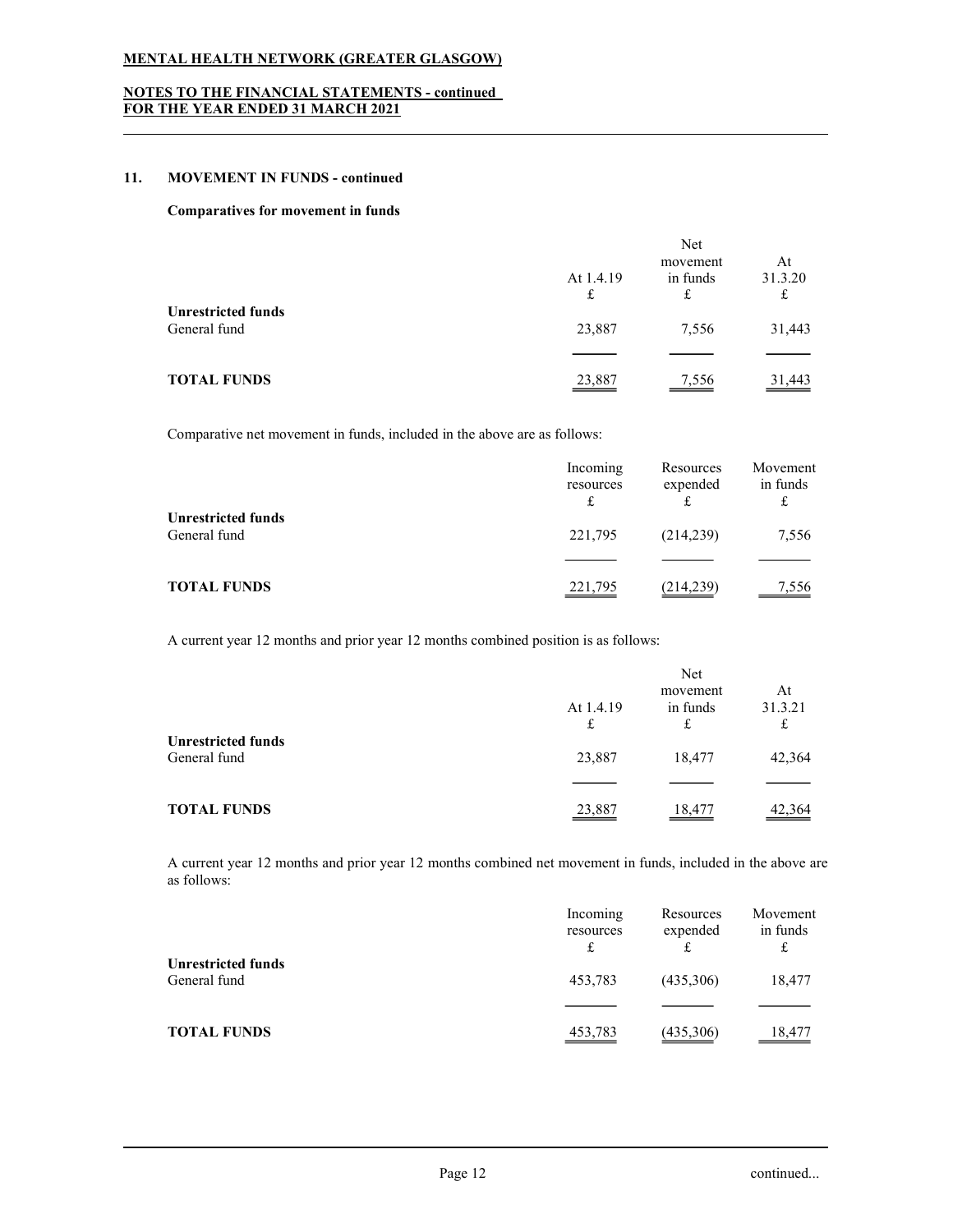NOTES TO THE FINANCIAL STATEMENTS - continued FOR THE YEAR ENDED 31 MARCH 2021

## 12. RELATED PARTY DISCLOSURES

There were no related party transactions for the year ended 31 March 2021.